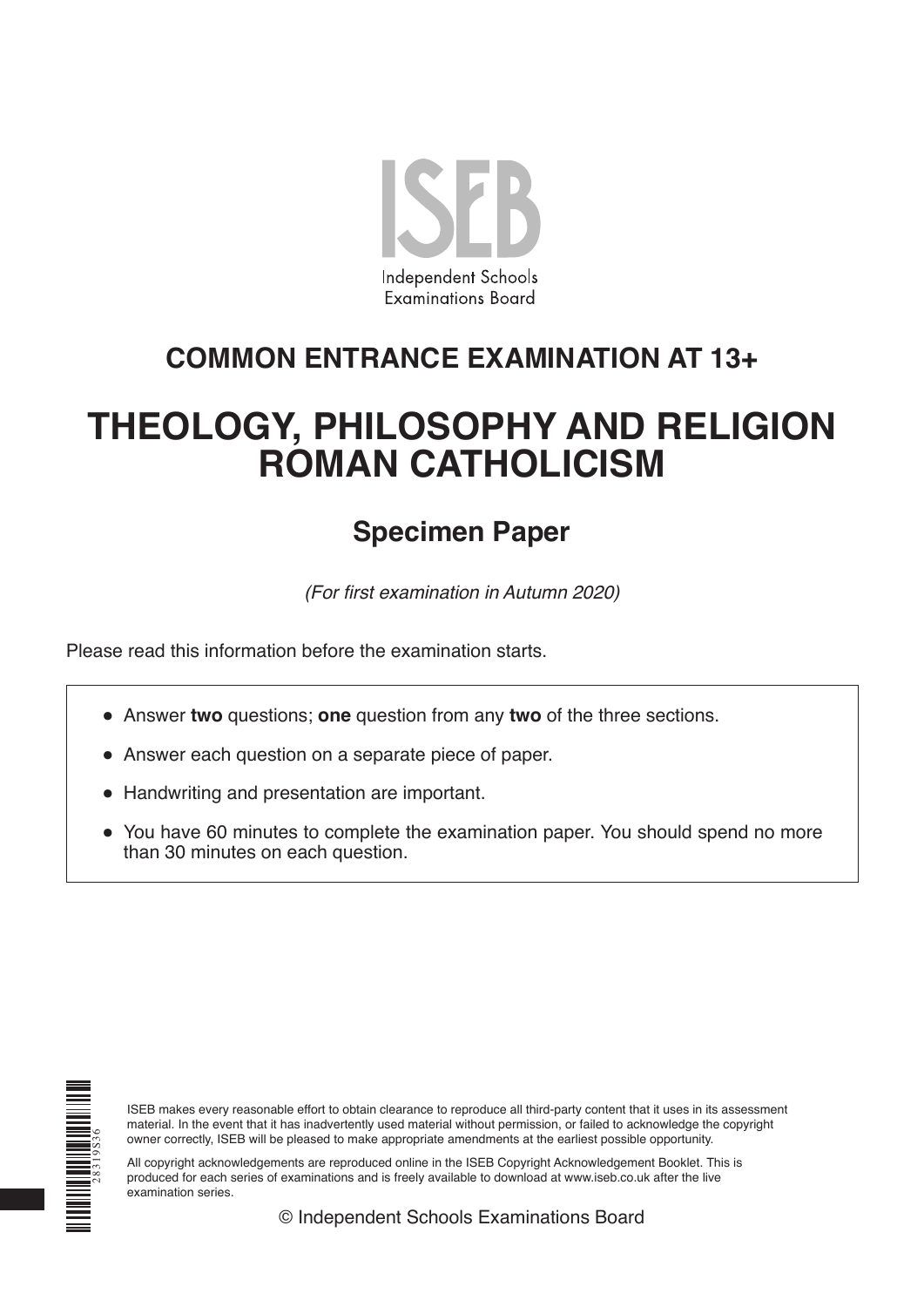#### **SECTION 1: THE OLD COVENANT**

#### *If you are choosing this section, answer ONE question.*

#### *God and the World*

#### **1. Creation**

|    | a)           | Outline how God made man and woman, according to Genesis 2.                                                                                                                                                 | [6] |
|----|--------------|-------------------------------------------------------------------------------------------------------------------------------------------------------------------------------------------------------------|-----|
|    | b)           | Explain what it means for a person to be created in the image of God.                                                                                                                                       | [6] |
|    | $\mathsf{C}$ | 'Genesis 2 is untrue because science has a better explanation for how humans<br>came into being.' Do you agree? Give reasons for your answer. Show that you have<br>considered more than one point of view. | [8] |
| 2. |              | <b>The Fall and Human Nature</b>                                                                                                                                                                            |     |
|    | a)           | Outline Jonah's message to Nineveh.                                                                                                                                                                         | [6] |
|    | b)           | Explain why Jonah was unable to forgive.                                                                                                                                                                    | [6] |
|    | $\mathsf{C}$ | 'Everyone should be forgiven even if they have done terrible things.' Do you agree?<br>Give reasons for your answer. Show that you have considered more than one point<br>of view.                          | [8] |
|    |              | <b>Living the Covenant</b>                                                                                                                                                                                  |     |
| 3. |              | <b>The Decalogue</b>                                                                                                                                                                                        |     |
|    | a)           | Describe how King David had Uriah the Hittite killed.                                                                                                                                                       | [6] |
|    |              |                                                                                                                                                                                                             |     |

- b) Explain what the story of David and Uriah teaches about living the Covenant. [6]
- c) 'No one must be forced to act against their conscience.' Do you agree? Give reasons for your answer. Show that you have considered more than one point of view. [8]

#### **4. Moses**

|  | a) Describe the events of the first Passover.                                            | [6] |
|--|------------------------------------------------------------------------------------------|-----|
|  | b) Explain why the Passover was such a significant moment in Israel's history.           | [6] |
|  | c) 'It is the rich who are most in need of liberation today.' Do you agree? Give reasons |     |

for your answer. Show that you have considered more than one point of view. [8]

(Total marks for this section: 20)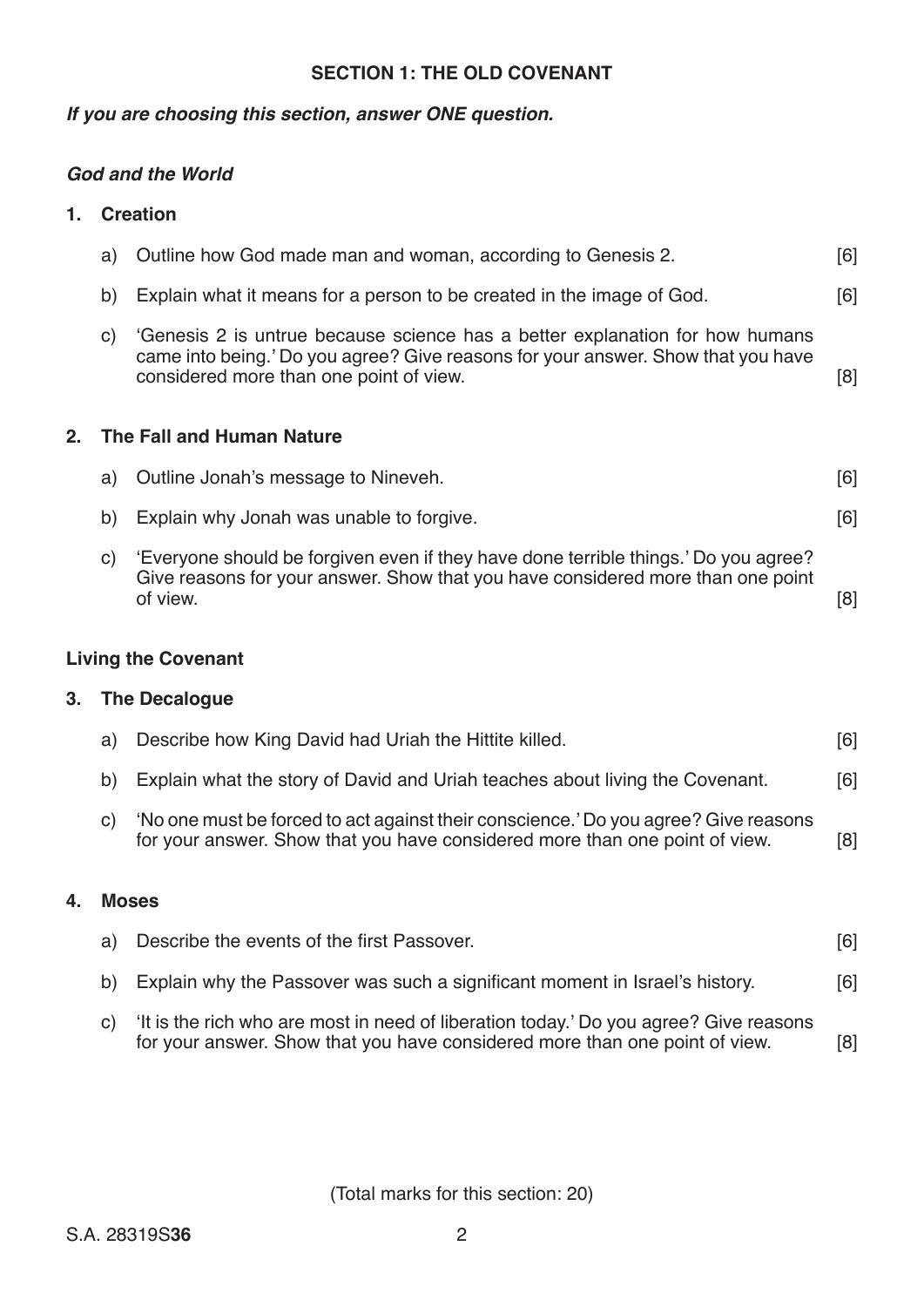#### **SECTION 2: JESUS CHRIST AND THE KINGDOM OF GOD**

#### *If you are choosing this section, answer ONE question.*

*Use a new piece of paper for this section.*

## *The Example of Christ*

#### **1. The Person of Jesus**

- a) Describe how Jesus was tempted by Satan. The manufacturer of the second state of the second state of the second state of the second state of the second state of the second state of the second state of the second state o
- b) Explain what each of the temptations teaches about the person of Jesus. [6]
- c) 'Jesus was not really tempted to do wrong because he was Son of God.' Do you agree? Give reasons for your answer. Show that you have considered more than one point of view. [8]

#### **2. Discipleship**

| a) Outline the life of Jean Vanier. |  |
|-------------------------------------|--|
|                                     |  |

- b) Explain what Jesus meant when he said a disciple must, 'take up his cross and follow me.' follow me.' [6]
- c) 'Suffering can be good.' Do you agree? Give reasons for your answer. Show that you have considered more than one point of view. [8]

#### **The Kingdom of God**

#### **3. Miracles and Parables**

|  | a) Outline the Parable of the Talents.                                | [6] |
|--|-----------------------------------------------------------------------|-----|
|  | b) Explain what the parable teaches about life in the Kingdom of God. | [6] |
|  |                                                                       |     |

 c) 'Using one's talents well takes courage.' Do you agree? Give reasons for your answer. Show that you have considered more than one point of view. [8]

#### **4. The Resurrection**

| a) | Describe what happened when the other disciples met the risen Jesus in the locked<br>room. | [6] |
|----|--------------------------------------------------------------------------------------------|-----|
| b) | Explain why it was significant that Jesus' tomb was empty.                                 | [6] |
| C) | 'Without the Resurrection, Christianity is meaningless.' Do you agree? Give reasons        |     |

for your answer. Show that you have considered more than one point of view. [8]

(Total marks for this section: 20)